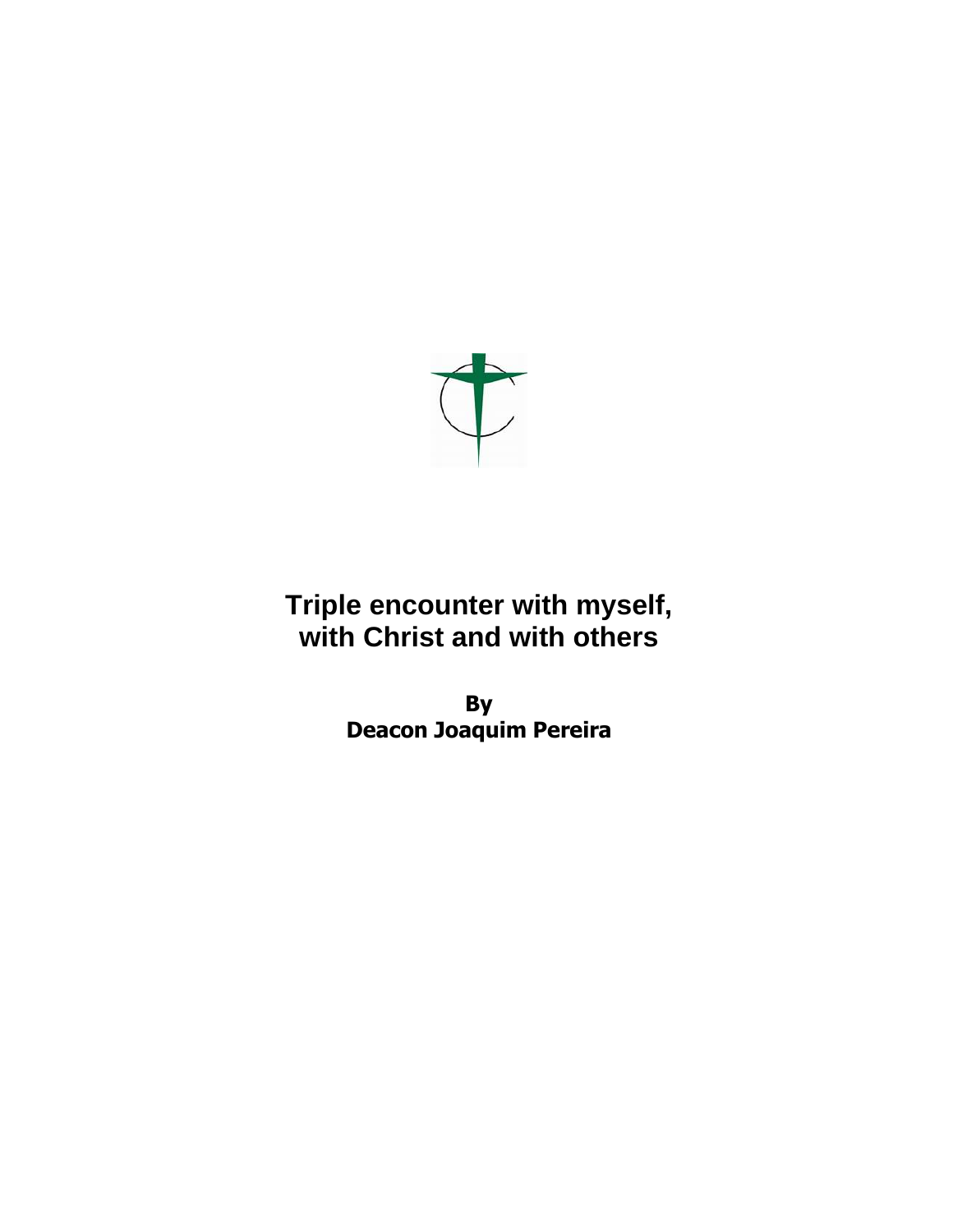

# **Be still and know that I am God** Psalm 46:11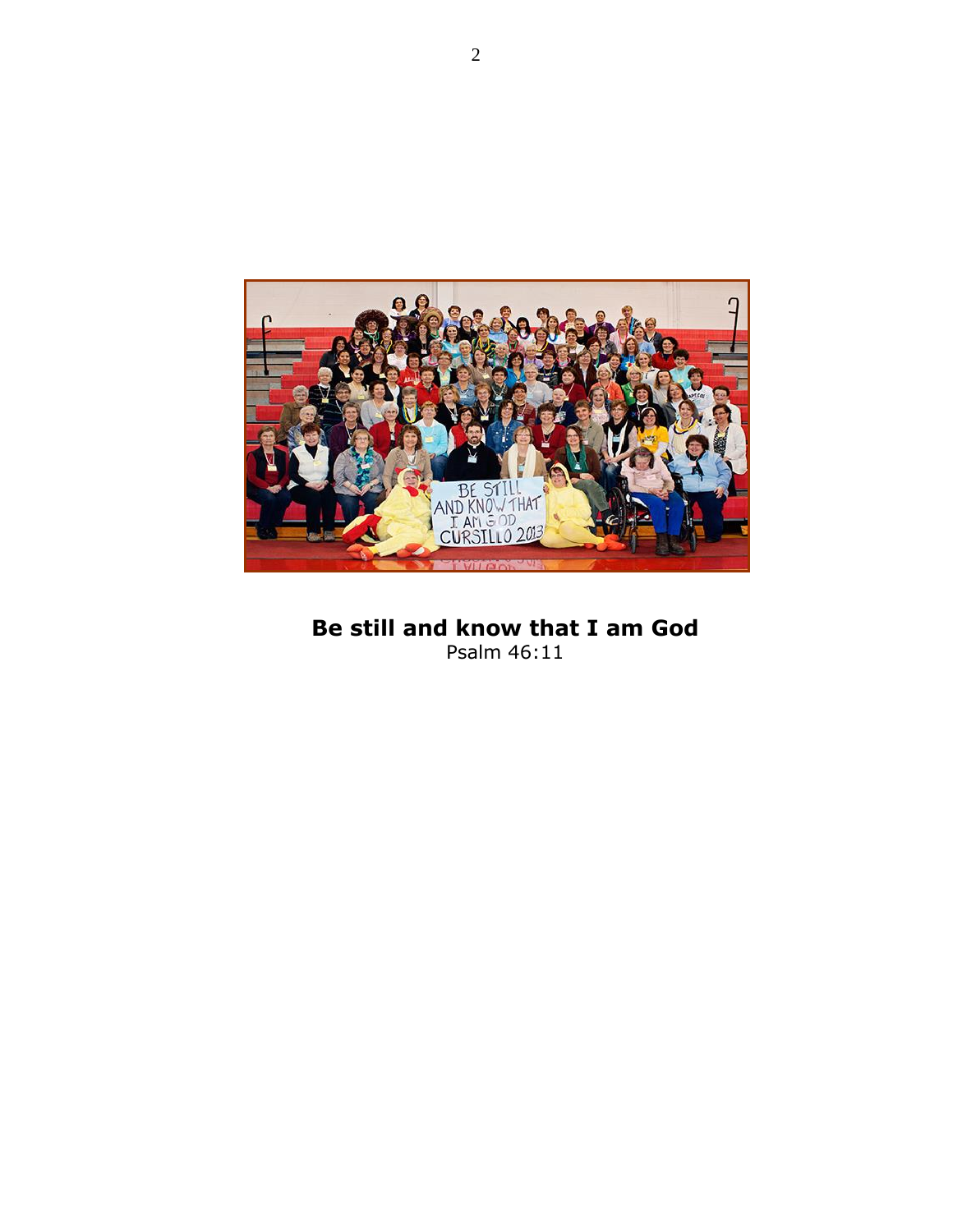One of the most important documents of Council Vatican II –

Gaudium et Spes – The Joys and the Hopes of the humankind – affirms, almost at the beginning of the document:

«Mankind is stricken with wonder at its own discoveries and its power, but often raises anxious questions about the world, about the place and role of man in the universe, about the meaning of its individual and collective strivings, about themselves.

Since the beginning of time, men and women have been asking themselves a lot of questions, like: Who am I? Where did I come from? What am I doing here on earth? And many others, similar.

In these questions they are trying to know WHO THEY ARE. To know themselves.

«Know yourself» is the fundamental principle of wisdom, established long ago by many Greek philosophers.

Socrates affirmed that when a man searches for truth, any truth, he must know himself first.

For centuries not only philosophers but also great Christian teachers have said that in order to know God you have to really know yourself first.

John Calvin, a Protestant wrote: «Without knowledge of self, there is no knowledge of God. The more you know yourself the more you become aware of your need for God's grace.»

Saint Augustine used to pray: «That I may I know myself, Lord; and that I may know you, Oh Lord!» I think we can understand now why the Three day Cursillo weekend has to start with the meditation KNOW YOURSELF.

Eduardo Bonín, our founder, wrote:

«A Cursillo in Christianity must begin with an encounter with oneself. This is an absolute necessity. A man is only a man when he comes to the realization of who he really is really. In order to become fully a man, he needs to go on discovering himself as a person; in other words, with a capacity for convergence of conviction, decision, and perseverance.»

The man, the human person, is the center of creation and of history.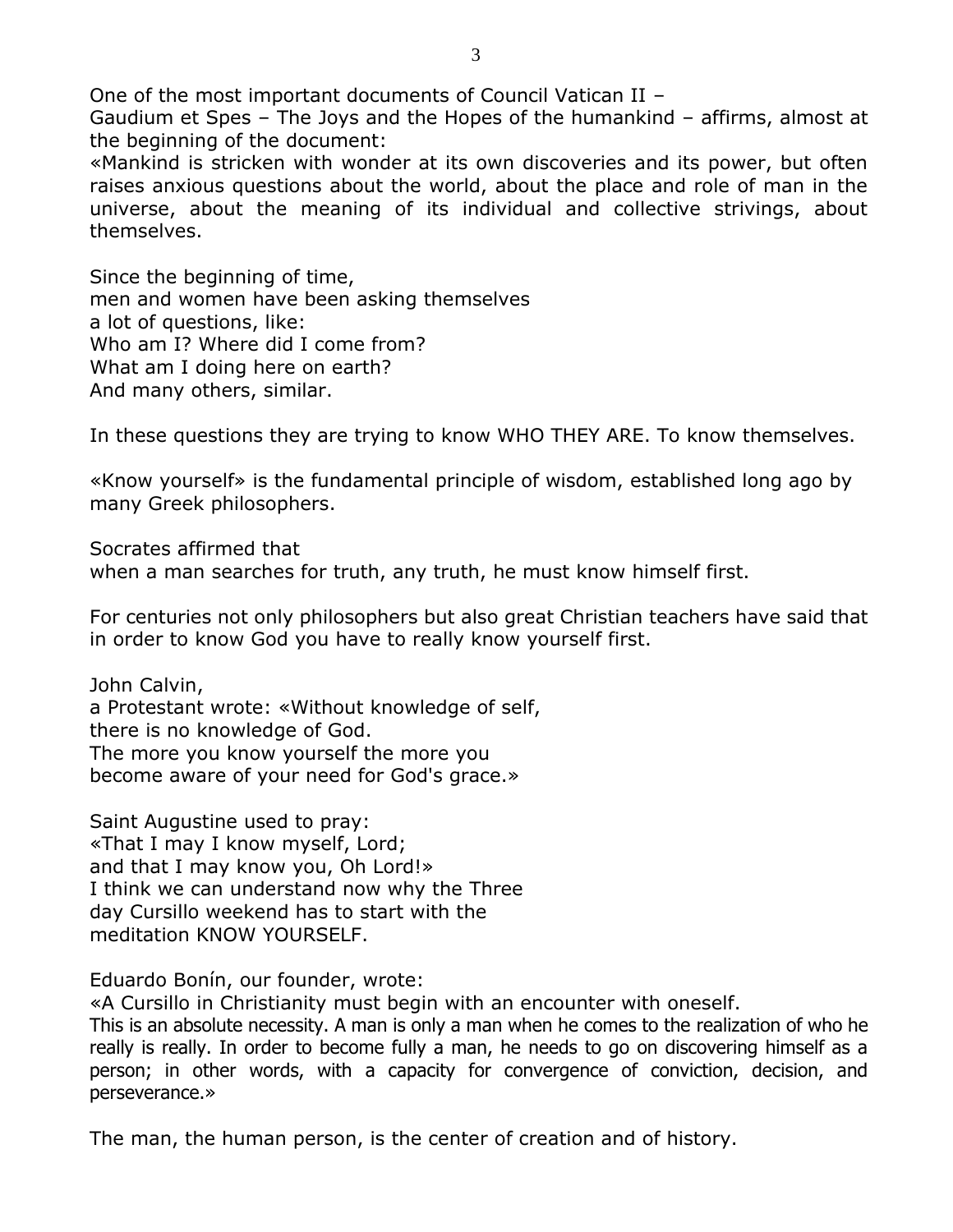What happens is that, at times, he doesn't act as if he were a person because he does not know himself as such.

To create and maintain a relationship with another person – or with God for that matter – we must know and discover ourselves; we must know who we are. I'm sure that all of you remember the first night of your Cursillo weekend. I still remember mine, although it was more than 30 years ago.

After the welcoming and introduction rollo, the Rector zipped out our mouths shut and then sent us to chapel. There, the Spiritual director started the first Meditation with this theme: KNOW YOURSELVES.

I am sure that – maybe with some nuances and different images – the subject of this meditation was the same for all. We were all invited to make a stop in our busy lives: to stop, to listen and to look. Make a stop in our lives just as we stop at a railroad crossing, to see if there is danger of any incoming train, and then continue on after that.

«You have been invited to make a stop on your day-to-day life and really look inside yourselves. God invites you to come and rest a bit; to reflect. Then he continued: «Take a look at your past, without restrictions, without fear. Don't be afraid, he said. «The worst blind is the one who does not want to see».

Try to look into your life, since your childhood years,

the teenage years, the young adult years until now. Focus on everything, on every aspect of your life:

Your family, your parents, your wife, your children; your friends,

your colleagues, your work, your coworkers. Do not hide anything, because you cannot hide from God.

Be honest with yourself. Discover yourself as you are.

The good and the bad.

Your successes, your failures, and your possibilities.

Be humble. God likes to reveal himself to humble people. Be strong.

Sometimes the truth is hard to accept; sometimes even hurts.

Try to make a movie of everything you see.

You are the director, the producer, and the main actor of that movie.

I am convinced that all of us made that movie and that we found scenes not so innocent, some of them that we might even consider X rated.

As you are watching along with your wife and kids, you want to delete these scenes and stop the movie.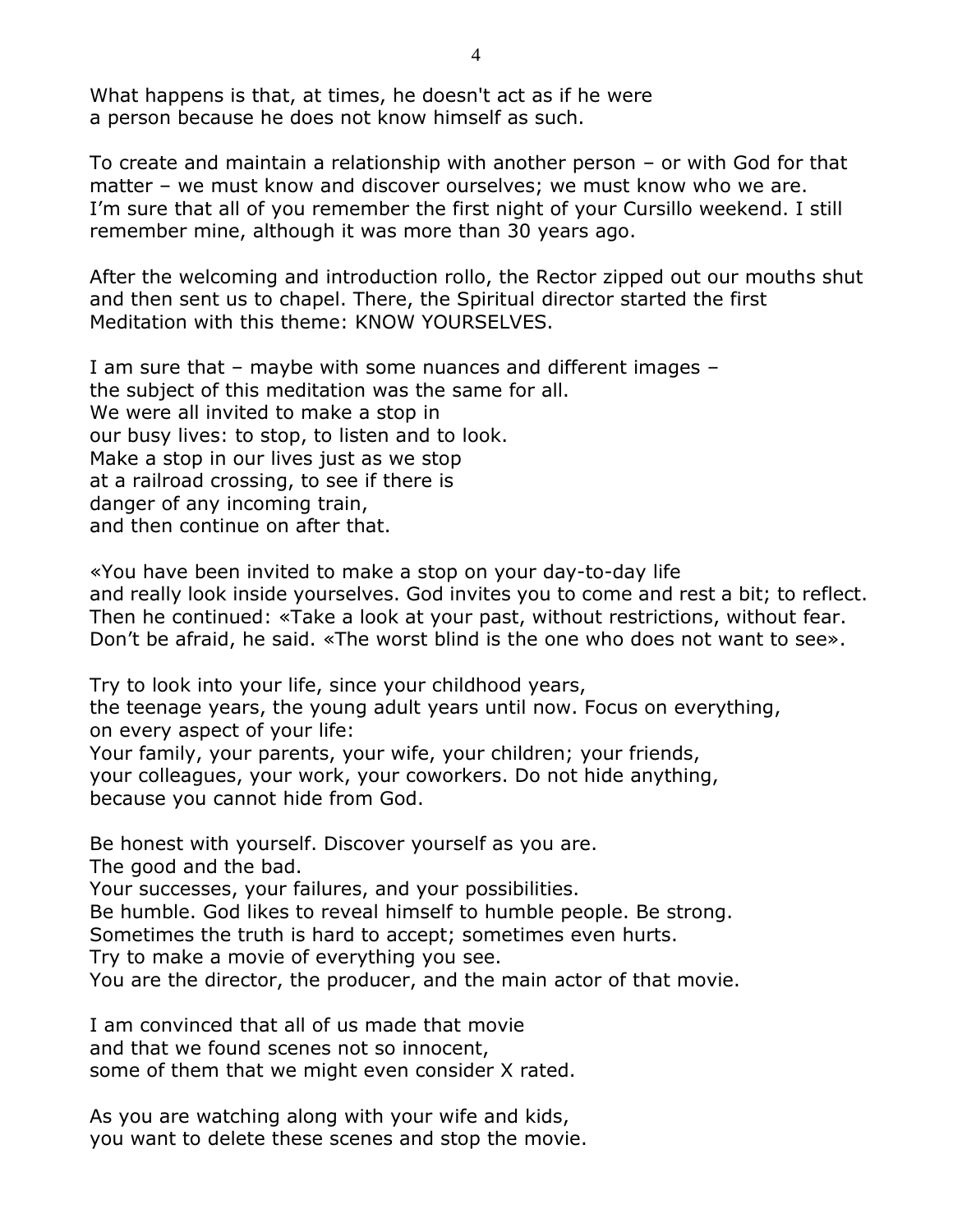You are realizing that there were a lot of mistakes in your life.

After that meditation we are invited to follow Jesus on his way to Calvary, meditating on the Stations of the Cross.

There was a pause times for dinner. After dinner we went back to chapel again. One more time the Spiritual Director comes and starts to talk about the parable of The Prodigal Son, or The Merciful Father.

He tells us how God is a father full of compassion. A father who – no matter what we've done in the past, no matter how much we messed up even to the point of rejecting Him – no matter how much we have sinned, no matter how far we ran away from him – he is there eagerly waiting, with open arms, for our return. Prepared to make a big party for us when we return, if we want and decide to return. A father who forgets and forgives all the mistakes, all the abuses, all offenses that his young son made.

A father who, when his son returns,

goes out and embraces him and tell his servants

to prepare a banquet, with music and dance.

He orders his servants to bring the ring and gives it to him to tell him that he is again part of the family. Who puts new sandals on his feet and a tunic in his back to tell him that,

«Yes! There is a new purpose in life; that you will take your place back in the community that you abandoned».

«Maybe some in the community won't receive you back! But you are my son. I will wipe away all your sins, all your faults.» «Though your sins be as scarlet, they shall be as white as snow». (Isaiah 1, 18).

Reflecting on the older son's attitude, what is your attitude towards the brothers or sisters who leave the community? Do we go out of our way to search for them? Do we try to get in touch with them? Do we call them? Do we find out why? And when they return, do we welcome them back? Do we celebrate them and with them? Are we happy that they returned, or do we reproach them instead?

So many times, I hear stories of older brothers and sisters who act the same way the older son did …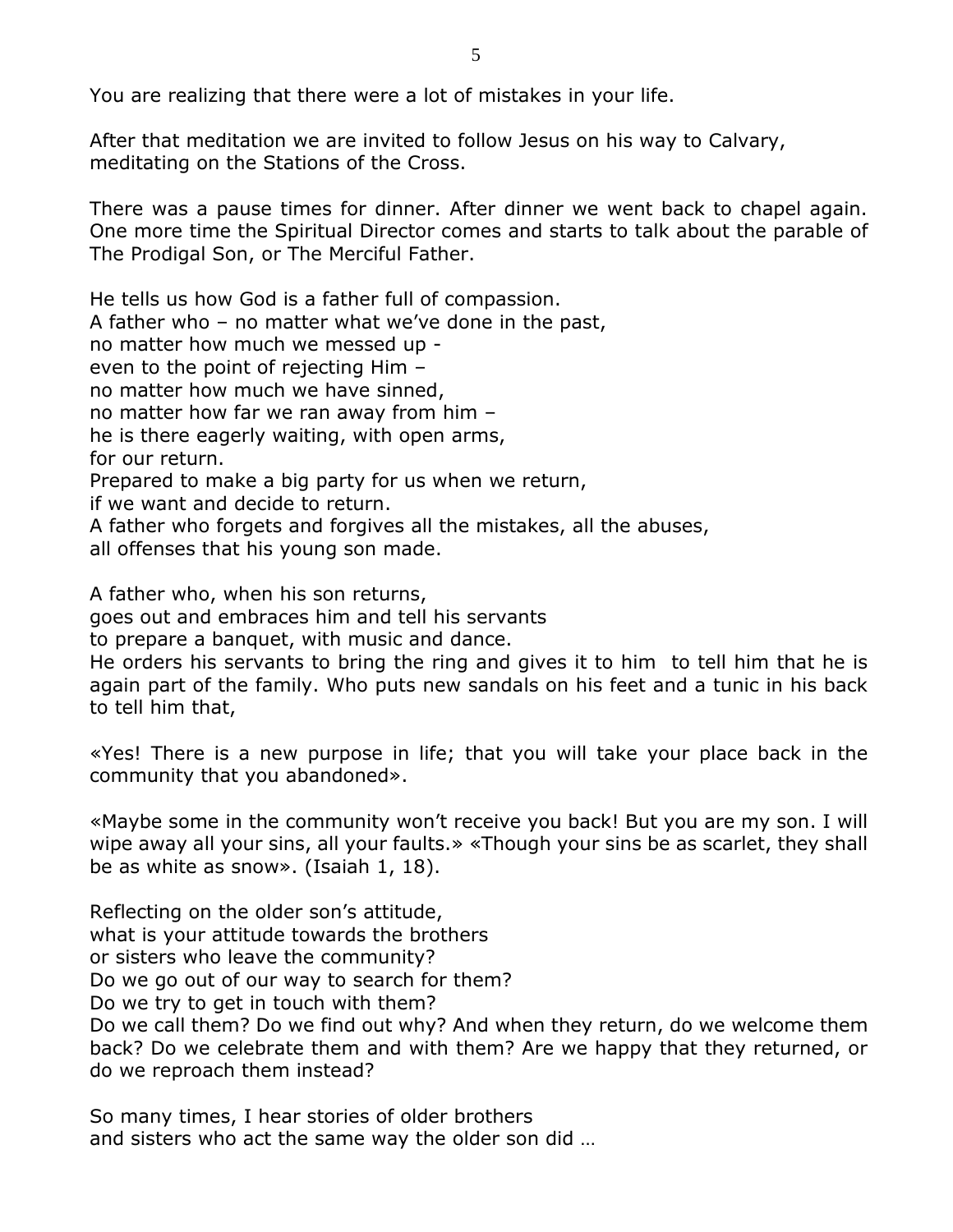Many times, we are self-righteous, and we don't look at the log in our eye: «Why do you look at the speck of sawdust in your brother's eye and pay no attention to the log in your own eye?»

In my opinion, this meditation about the Prodigal Son – and I hope the purists of the Cursillo give me some leniency and indulgence – is the hinge on which we start to move from the first phase of the Cursillo - the retreat part of knowing ourselves - into the next phase of knowing God, our encounter with Christ.

The portrait of the merciful father was reinforced Friday morning by the meditation, THE THREE GLANCES OF CHRIST.

Personally, I do not agree with this title: Christ does not look at one person differently from another; he doesn't look at me differently from you; he doesn't look at René differently from Milagro; or to Wilbert differently from Kim).

He always looks at us, all of us, the same way: with love, with compassion, with tenderness. With merciful eyes. What changes is the way we reciprocate that look, our reaction to that look. That is what really makes the difference.

I don't know if you remember the movie

«The Passion of Christ» from Mel Gibson.

I recall that when I first saw it,

there is a scene where Jesus looks at Judas,

not with a look of accusation but a look of forgiveness; Judas, however, avoids Jesus look because of his pride. He reacts with despair, and immediately he runs away to hang himself. He did not want to recognize the mercy and compassion in the eyes of Jesus.

A few scenes later we see again Jesus, and at this time he looks at Peter who had denied him in Pilate's courtyard. I have no idea if Mel Gibson did it on purpose or if just by coincidence: Peter tries to hide himself from the Lord but, at this very moment, their eyes meet. Peter recognizes the same look of mercy, compassion, and forgiveness in Jesus eyes, The same glance he had given to Judas. At that moment, it says the Gospel, «Peter went out and wept bitterly.» (Luke 22:62-64). My question is: What is our reaction when we sin and notice the look of Jesus? Do we ignore it?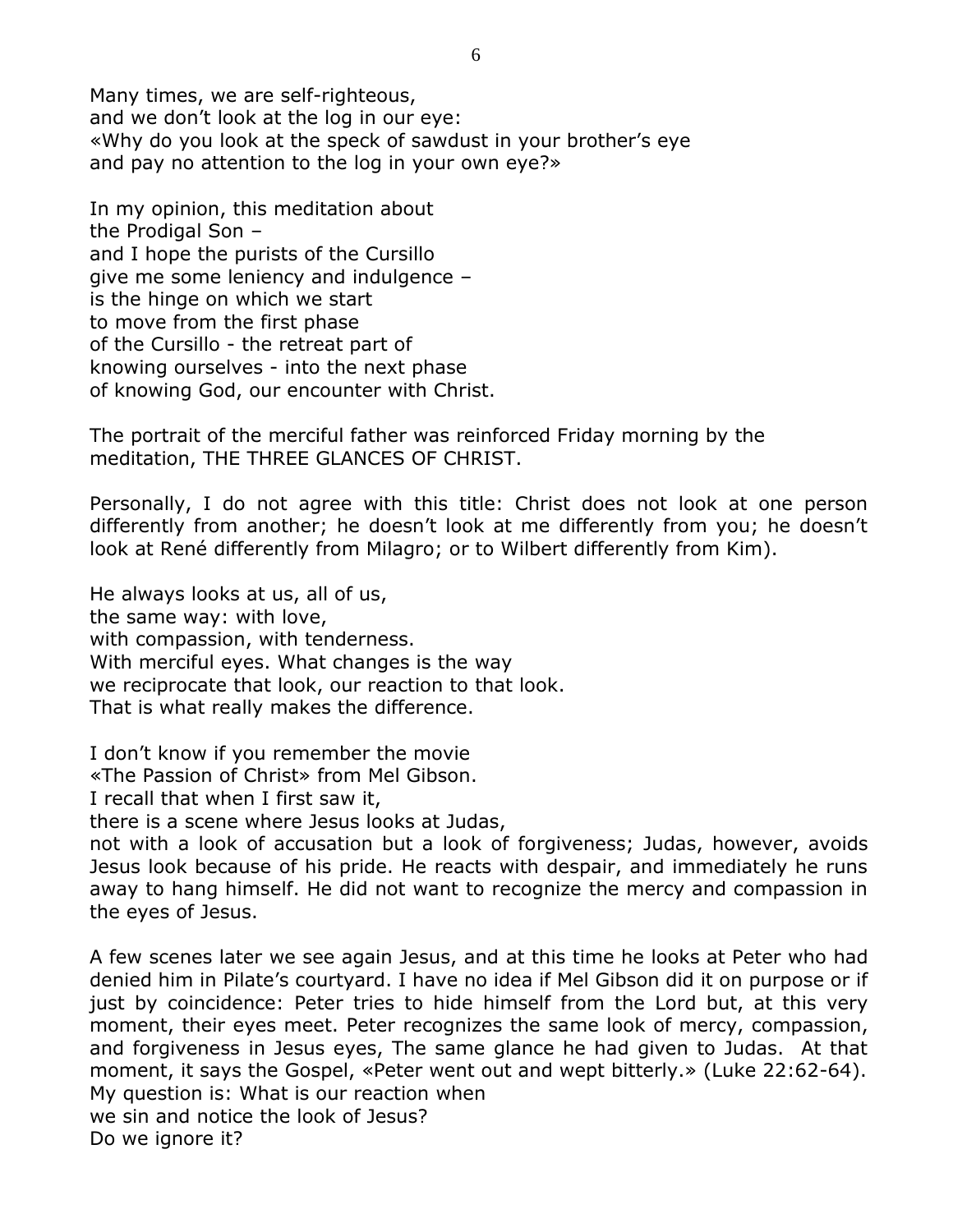7

Do we think that He is reproaching us? That He is condemning us? Do we turn our look away from Him? Do we look at him with humility and repentance? Do we want to know why he looks at me with that tender look of forgiveness? Do we realize that his look is one of compassion?

And the questions continue:

Does he care for me? Why does he care for me?

The answer to all these questions came during the celebration of the Eucharist, in the gospel.

The reading is the story of the calming of the storm when Jesus was in the boat sleeping while his disciples were in trouble. (Mark 4:35-41)

After Jesus order the wind and the sea to be quiet, he turns to his disciples: «Why are you terrified? Do you not yet have faith?»

This episode should be present all the time in our lives. These words inspire faith and confidence in a God who gives me reason not to be afraid. A God who professes that we are precious to him (Isaiah 43, 1-3).

A God who respects our freedom and lets us arrive to the answers by ourselves, without pressuring us, without crushing us, without any imposition on his part. Remember the episode of Jesus with the young man who refused Jesus' invitation to go, sell everything, give it to the poor and then come and follow him. (Luke 12:13–21).

(That is also part of the meditation about the three looks of Christ).

Sometimes it seems that God is sleeping. We would like for him to intervene immediately, as soon as we feel tired, as soon as we give signs of fear, as soon as pain afflicts us.

On that evening, the Apostles, petrified with the storm, they cry to Jesus: «You don't care that we die? You don't care about the life or death of your friends?»

Jesus answered, not with words but with the strength of his deeds: I do care for you. Your life is very important to me. All the lilies of the field, all the birds of the sky, I do care for them. But I do care much more for you. To the point that «even the very hairs of your head are all numbered». (Luke 12, 7)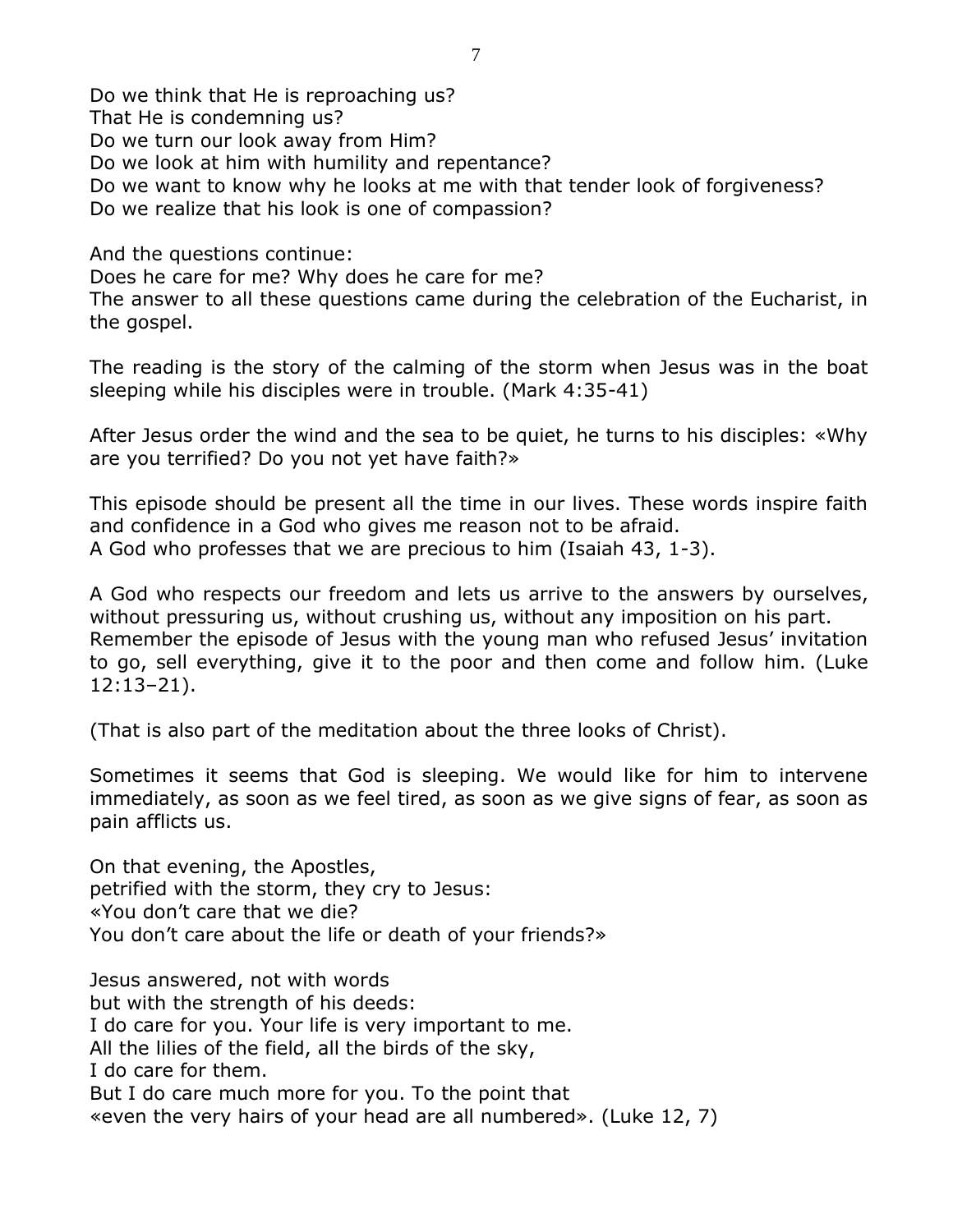You – Juan, Dana, Milagro, Rene, Carmen, Damáris, Nadia, all of you – are very important to me. I gave my life for you. I died on a cross for you. I remained in the Eucharist for you. I gave you a role in the building of my Body, the Church. And the only thing I ask from you now is to trust me; have faith on me. I am at your side; I journey with you. Don't be afraid. I am here; I am present to you. Maybe not the way you want, but as I want.

God is always present; he does not substitute me, but he walks with me, together with me; sometimes picking me up to carry me. [FOOT PRINTS ON THE SAND]

He does not take the storm away from me, but he saves me and gives me strength inside the storm. He does not take the cross away from me, but he saves me on the cross.

It is true that sometimes we have doubts. It seems that things do not go the way we would like. We make plans and these plans do not work the way we projected. Do you think it is time to rethink your plans? Or you just decide that since your plan did not work it is time to quit?

Maybe then it is time to go to the Tabernacle and have a talk with the Lord; right there in his presence, face to face, talk to him the same way friends talk to each other.

When was the last time that you did that? Or when was the last time that you went to the Tabernacle, spoke with Christ and thanked Him for all the help he has given you? When was the last time that you just sat there listening to Him? Really listening to him! And how do you show your love for Him?

This brings me to another point that I want to make.

As Christian, moreover, as Cursillista, how well do I know this Jesus who loves me, who walks with me, who gives me strength? In other words, who is Jesus for me?

I am sure we all remember the episode when Jesus asked one of His most profound questions while He and His disciples were walking through Caesarea Philippi. Jesus asked, "Who do people say that I am?" (Matt. 16:13).

That's easy to answer:

"Well, Lord, they think you're a nice guy,

a loving leader, a marvelous teacher,

a good model for us,

a great religious figure who ranks up there with Abraham, Moses,

Muhammad, Confucius, Buddha;

some think you're a revolutionary, a healer,

a reformer, a positive thinker, a giver."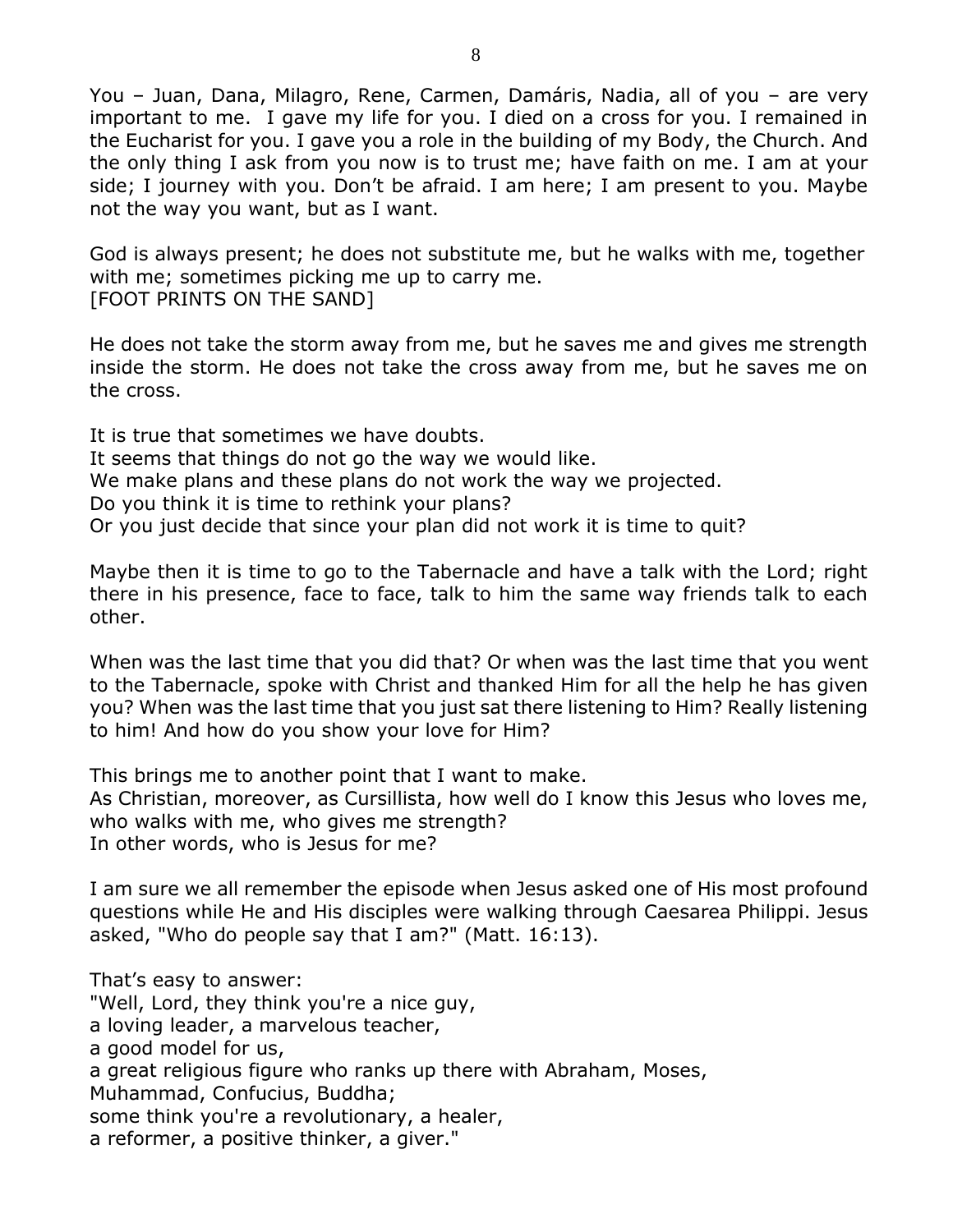Jesus smiles…and then comes that most important question of all. «Fine: That's who they think I am. But who do you say I am?» YOU! YOU!

In the answer you give to that question hangs everything – the direction of our life, our attitude to life, how we act, what we say, what we hope for, the salvation of our souls – «Who do you say I am?»

Perhaps we may say,

«Lord, I've never really thought about it.» Which is very sad, tragic, hypocritical really, since we check the box «Christian» or «Catholic» when asked to designate our religion, and we are at His supper on the first day of the week….

We can answer, «Lord, I have different opinions about you and haven't made up my mind yet.

I don't want to be closed-minded about this.»

Sad, tragic, an insult, since He has, as a matter of fact, already revealed to us the answer to that pivotal question and since we belong to a Church that has cherished the reply for two millennia as a supreme act of faith.

Or we can give the correct answer, the one given by Saint Peter: «You are the Christ, the Son of the living God; you are my Lord and Savior; you are my beginning and my end; you are the way, the truth, and the life. You are the most important person in my life; Jesus, who lives in me, who accompanies me always, who knows me better than I know myself, who loves me so much that you died for me, who rose from the dead and wants me to spend eternity with you. You are the answer to the questions posed by every human life. That's who you are, Jesus, my Lord, my God, my all."

That is the right answer! There's the act of faith! There's the reply of Peter and of the Church founded on the rock of his faith.

Now get ready, because the answer to that question has towering implications in our lives--how we live, what we say, what we choose, how we treat ourselves, how we treat others.

The decision you reach about who Jesus is will be the most profound decision of your life, and it has extreme ramifications and consequences.

It is an answer that must come not from your head but from your heart. Your answer must show in the way

you live your everyday life; in other words, in the witness you give. As Cursillista,

in the way you live your POST CURSILLO.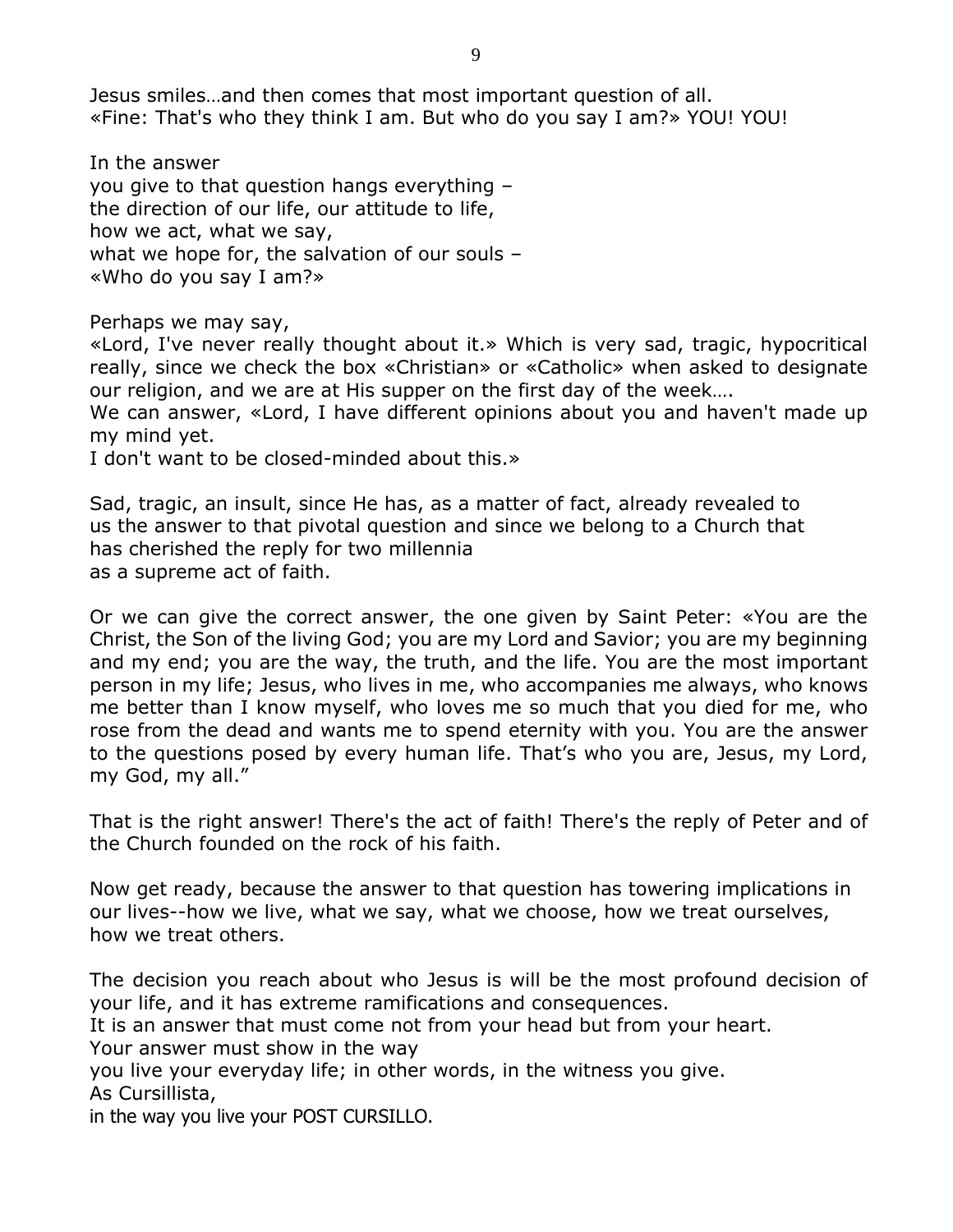### **26- Let me tell you a story**

#### **THE GOLD MINE**

It is said that once upon a time five neighbors from a small town in Biscay arrived in America. Like all those who arrived in those lands, those five friends were looking for gold. They spent several years scratching the earth, searching the waters of the river in search of a precious golden nugget, going hungry, suffering the cold, remembering their land of Vizcaya.

They had left their village, covered with oak trees, with the dream of finding gold in distant lands. At that time, some famous iron mines had begun to be exploited in Vizcaya.

But those five friends, despising the iron that they extracted in the mountains of their land, had gone to America in search of gold. But that precious metal was nowhere to be found.

One morning, one of the five saw an almost round stone shining near the river. He stopped, suspiciously, and looked at the fist-sized stone. He dared not pick it up.

He called to his friends and pointed to the piece of stone that glittered in the sun's rays. The other four approached and, indeed, it was gold. Very pure gold.

With fever in their hands, they began to dig out the damp earth from that place and realized at once that the stone came from a rock, all gold, which was just a few feet underground. They had found the dream of so many years. They had found a gold mine.

In the evening, after dinner, they had an after-dinner chat. And they agreed unanimously that they would not tell anyone that secret.

One by one they gave their word of honor that they would not reveal the find to anyone. And because they knew each other well, they went to sleep with the assurance that the secret would not leave the circle of the five of them.

The next morning was Sunday. And, as they did every week, those five Biscayan men went down to the village to mingle with the other emigrants who had arrived there, like them, in search of gold. They put on clean pants and a white shirt, and went down the mountain on their way to the village.

They attended Mass, ate in the canteen, drank with the neighbors, danced with the girls and slept peacefully like millionaires swimming in rivers of gold.

In the morning the five of them returned to the mountain. After a short time they realized, with surprise, that several men, in groups of four, were following them.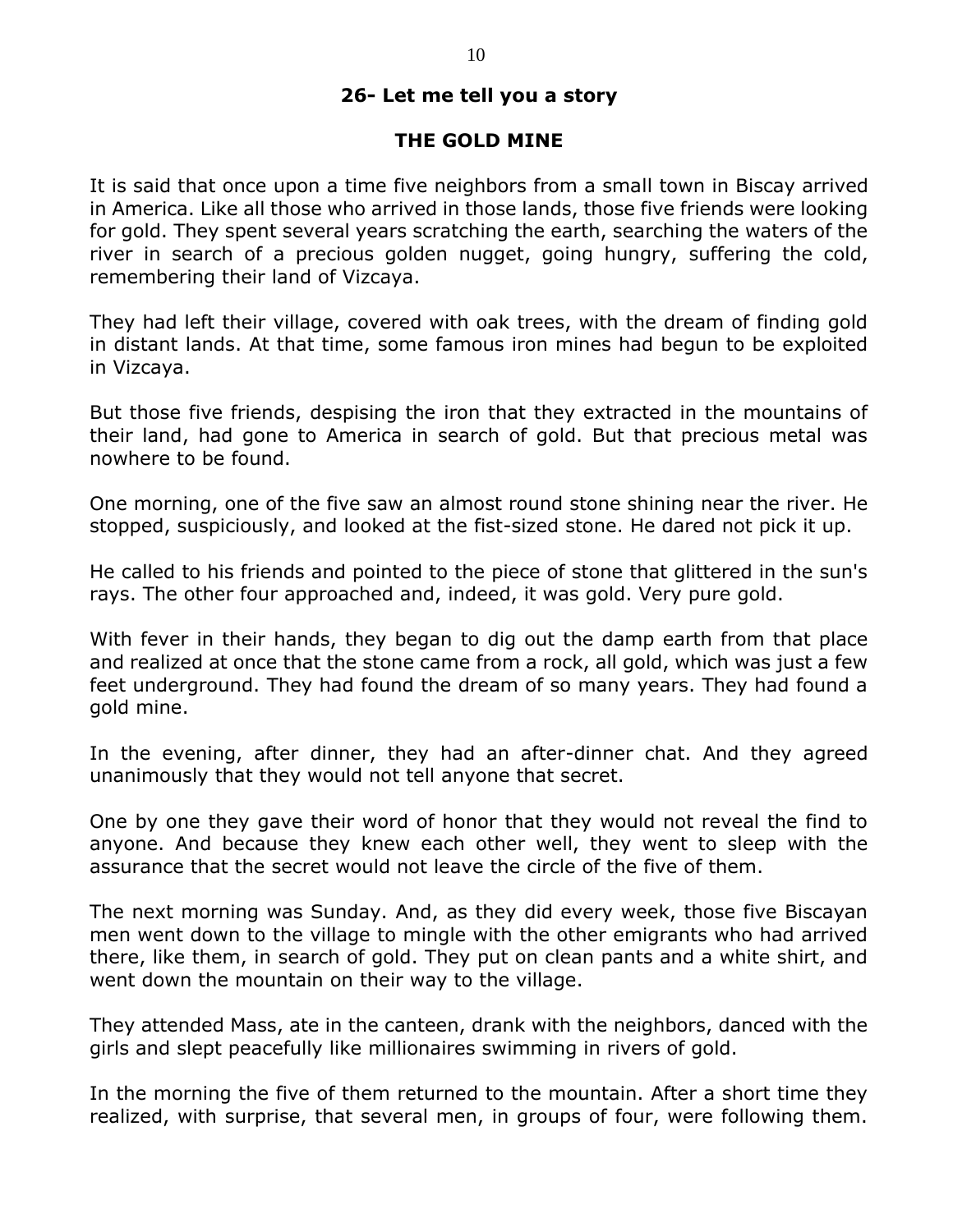They were so surprised that all five looked at each other, searching for the traitor's face.

One of them had loosened his tongue.

- Was it you?
- Not me.
- Me neither.
- Me neither.

None of them had blabbed.

The men following them were undoubtedly behind them. They did not wander off; they did not wander off in other directions. Undoubtedly, it was them whom all those men were following with determined steps. There was no longer anything to hide. One of the five turned to the men who were following them and asked them decisively:

Why are you following us?

- Because we know that you have found gold.
- And who told you that?
- Nobody
- Well, how do you know?

And it was then that they were told the most dazzling phrase they had ever heard in their lives.

How do we know? We could see it in your eyes!

I remember very well the moment in which my heart finally opened to the grace of God. It took time but it did happen. At that very moment I realized the fact that I was loved by God. I was crying profusely but my tears were tears of joy. I could hardly contain my heart inside. I am sure that if someone looked at my eyes, these were reflecting what was going inside of me, the same way these five friends' eyes were reflecting the joy they were feeling because, finally, after hard work, they had found the gold mine.

We too, after (re) discovering the Grace of God, we have found the most beautiful treasure, more than gold.

What happened to me in that moment, I am sure that also it happened to you; because when a person in all his or her individual uniqueness, creativity, and freedom experiences God's love as the most fundamental truth of his or her life, that person is transformed…

One can live one's life fully only when one finds the meaning of one's life.

That's what Cursillo did to me; that's what Cursillo did to you; that's what Cursillo did and continues to do to thousands of men and women all over the world.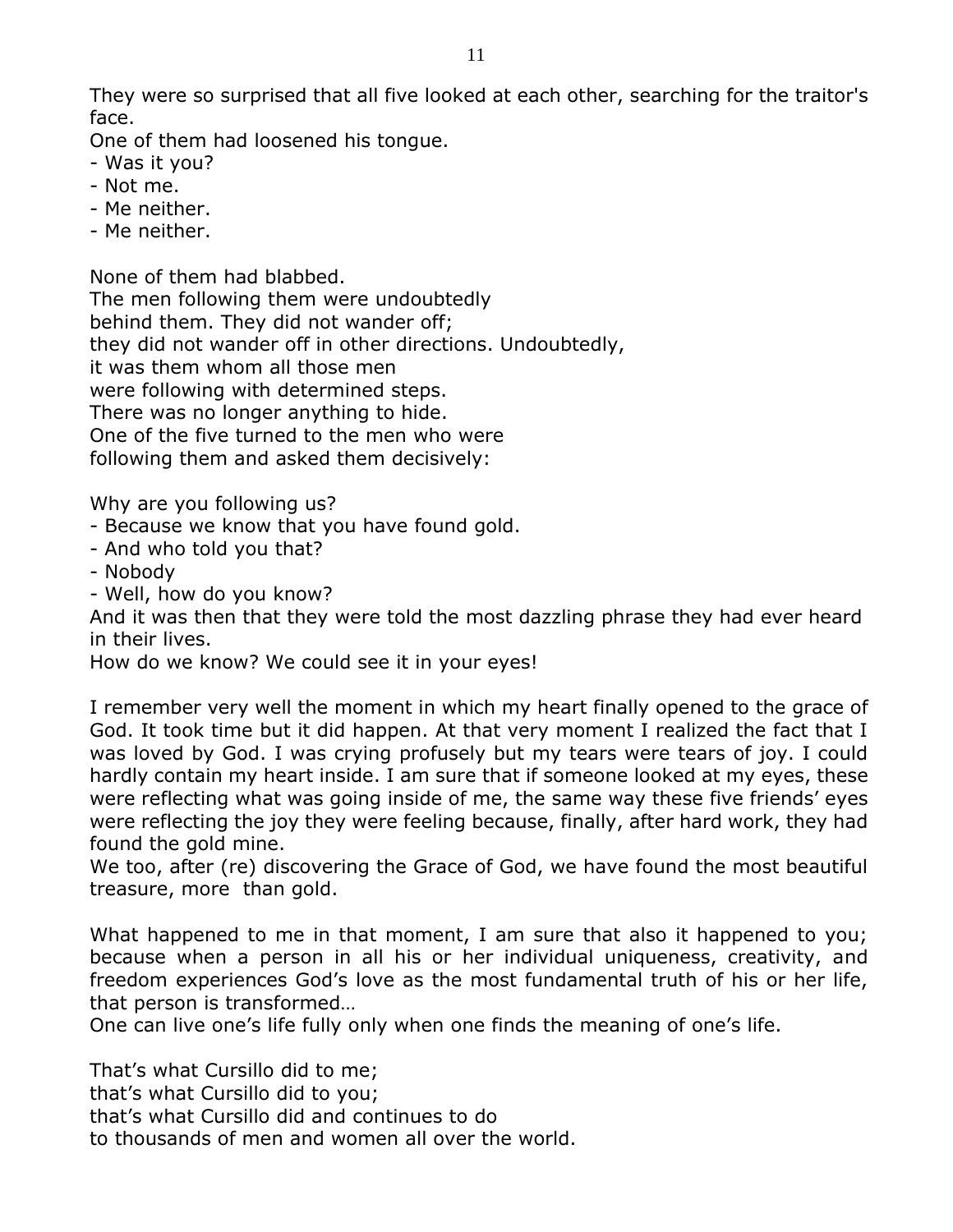We are invited, more than that, we are challenged to live our Fourth Day by continuing to evolve on what those three days were for each of us: friendship with ourselves, friendship with God – and all His works (The creation) – and with friendship with our companions on the road.

We need to continue to know ourselves, every day. Do I make my examen of conscience at the end of the day? Do I ask forgiveness from whatever sins I committed during the day?

We need to continue to learn who God is, who Jesus is. Do I take time to read the Sacred Scripture? Do I look at the Creation around me and see God in it? Do I study? Do I look at the signs of the times? Do I pray?

We need to grow our friendship with others.

We need to bring others to Christ through our friendship. What have I done recently to grow friendship around me? What kind of witness do I give to others around me? Have I been living my faith in consonance with what I have learned in Cursillo?

Have I been going to Ultreya? What about my Friendship Group? What kind of Apostolic work have I done recently? Am I a participating Christian in my community?

These and many other questions can be made. Each one of us must answer honestly and sincerely.

I am not here to preach or to give you great lessons on how to live your life as Cursillista.

I am here to learn with you, to journey with you. We are all on a pilgrimage to the Father's House. We might trip, we might stumble, we might even fall. But remember, we are all together and Jesus is journeying with us; and, if necessary, He will pick us up and He will carry us.

Before I finish, let me present you with two prayers – Morning Prayer and Night prayer – that I have been praying for a few years now, along with the liturgical prayers I do from the breviary.

I found these prayers in a little book called ENCONTRO – MANUAL DE ORAÇÃO (ENCOUNTER – A PRAYER MANUAL) from a capuchin priest, Ignacio Larrañaga, who was born in Spain.

Eventually he went to live in Santiago, Chile and later moved to Guadalajara in Mexico, where he died.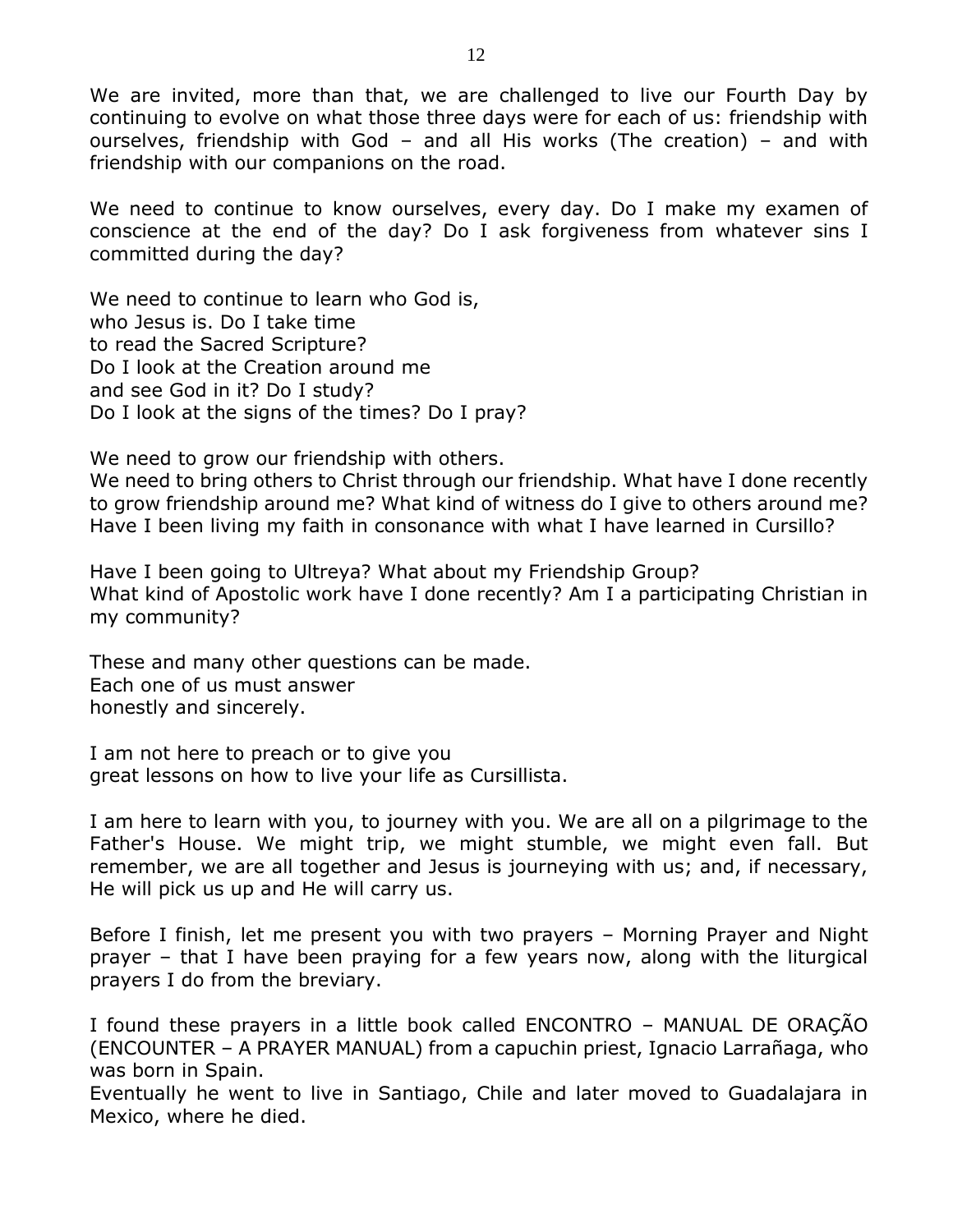He wrote several books, beside this one. I love these two prayers for two reasons: The morning prayer is like a blueprint, like a plan for the day. Take a good look at it and reflect on it.

The Night prayer is also a blueprint for our examen of conscience, for the movie of the day that you should do every night before going to bed.

These two prayers keep my feet on the ground.

I hope they will help you as well on the journey of the Fourth Day.

## **MORNING PRAYER**

*Lord, in the silence of this dawning day, I come to you asking for peace, wisdom and strength. Today I want to look at the world with my eyes full of love:* 36- *I want to be patient, understanding, humble, serene and good. To look at Your children behind the appearances, as you yourself see them, so I can contemplate the goodness of each one. Close my ears to all murmuring, keep my tongue from all slander. May only thoughts of kindness remain in me. I want to be so straight and well-meaning, that everyone who comes close to me might feel your presence. Clothe me in Your goodness, Lord, and may I reveal you during this day. Amen.*

#### **NIGHT PRAYER**

(Before going to bed)

*My Father,* 

*now that all voices and noises have subsided my soul rises to You to say: I believe in You, I hope in You, I love You with all my heart. Glory to You, Lord. I place in Your hands the fatigue and the struggles, the joys, and disappointments of this day. If my nerves betrayed me, if selfish impulses dominated me, if I gave way to rancor or sadness, pardon, Lord! Have pity on me. If I have been unfaithful, if I have spoken empty words, if I have let myself carried away by impatience, if I have been a thorn to someone, forgive me Lord.*